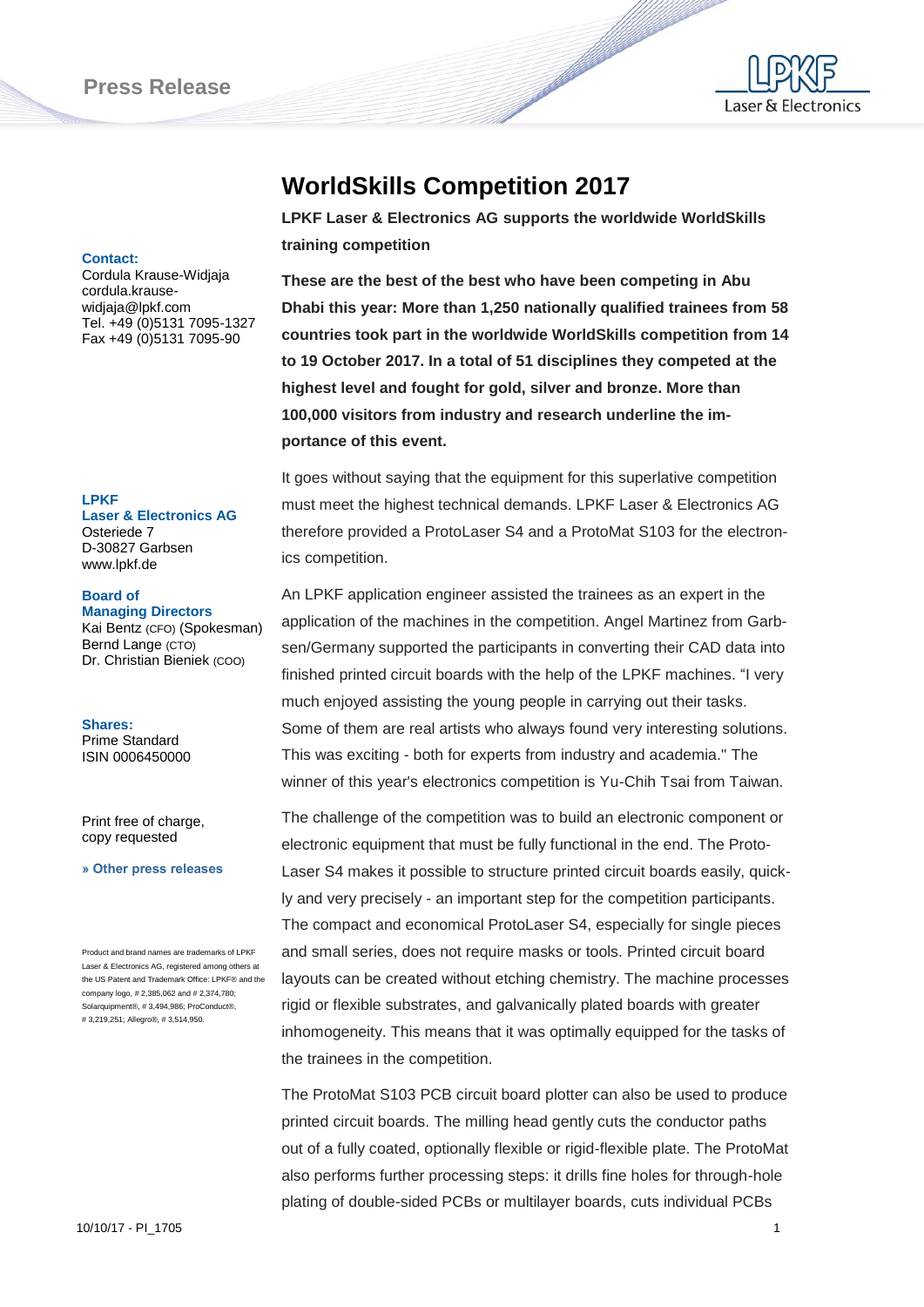# **Press Release**



from large PCBs or mills the front panels for high-quality housings, also made of aluminum. The ProtoMat S103 can also be used to insert pockets or deep cut-outs into housing parts.

## **Figures:**

**Fig 1**: WorldSkills Logotype



**Fig. 2a / 2b**: The ProtoLaser S4 is a specialist for PCB prototyping: Fast and flexible structuring of different substrates.







2a 2b